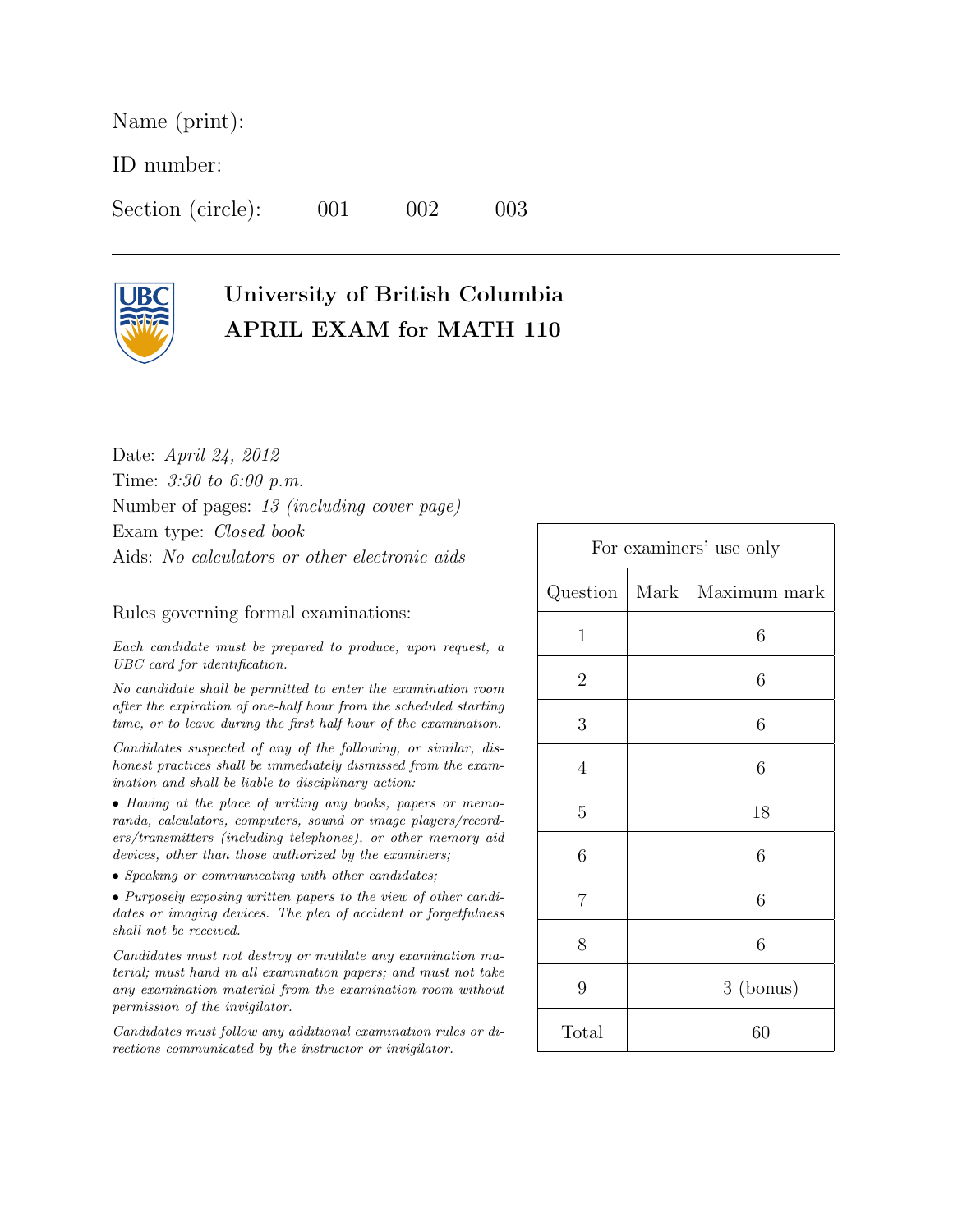Your answers must be "calculator-ready", but they do not have to be simplified. This page may be used for rough work. It will not be marked.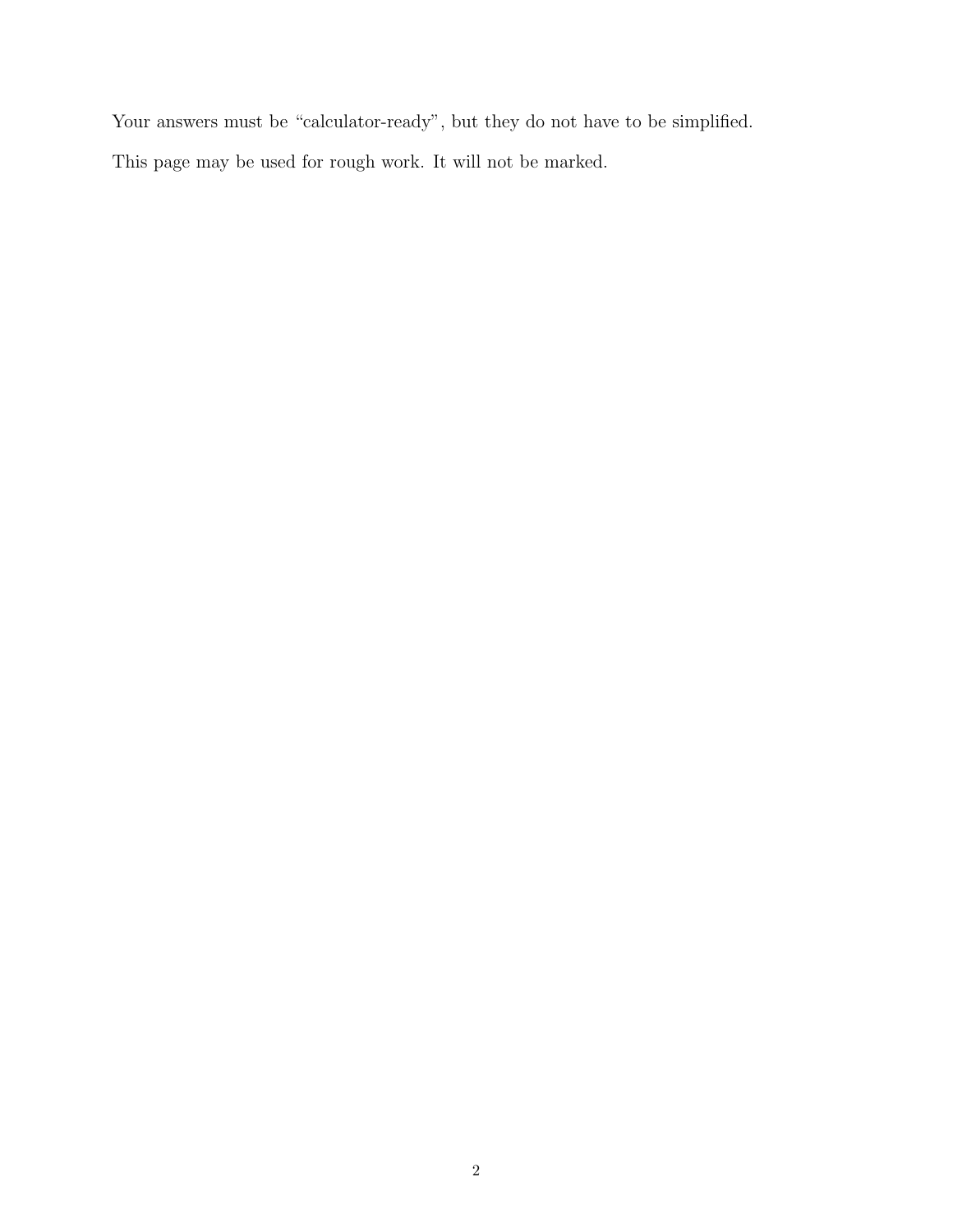1. [6 marks] The curve below is called a lemniscate; it is given by the equation

$$
(x^2 + y^2)^2 = 18\left(x^2 - y^2\right).
$$

Find the equation of the tangent line at the point (2, √ 2), and sketch the tangent line.

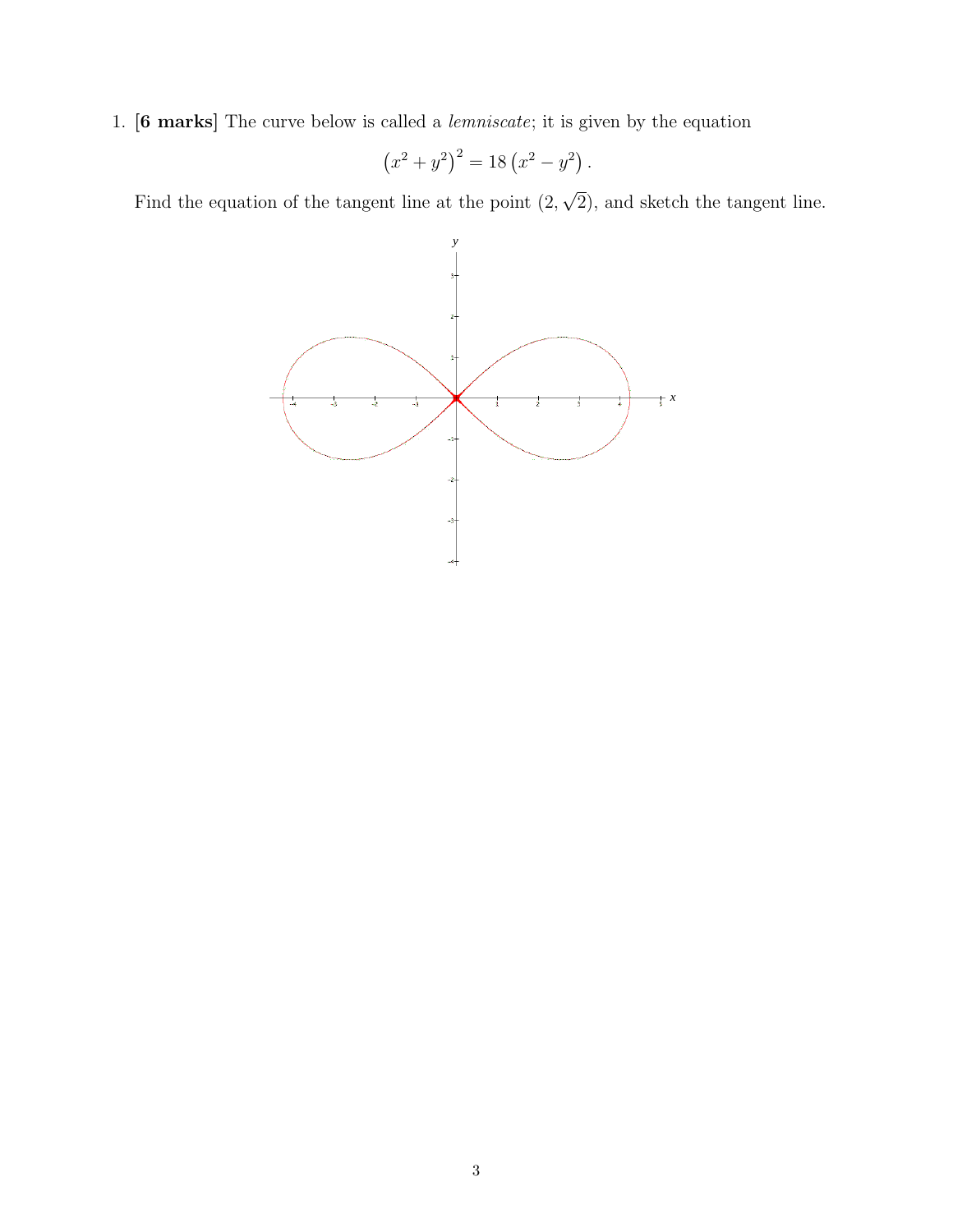2. (a)  $[4 \text{ marks}]$  Use a suitable linear approximation to estimate  $\ln(1.1)$ .

2. (b) [2 marks] Is your estimate in part (a) greater than, less than, or equal to the actual value of  $ln(1.1)$ ? Justify your answer.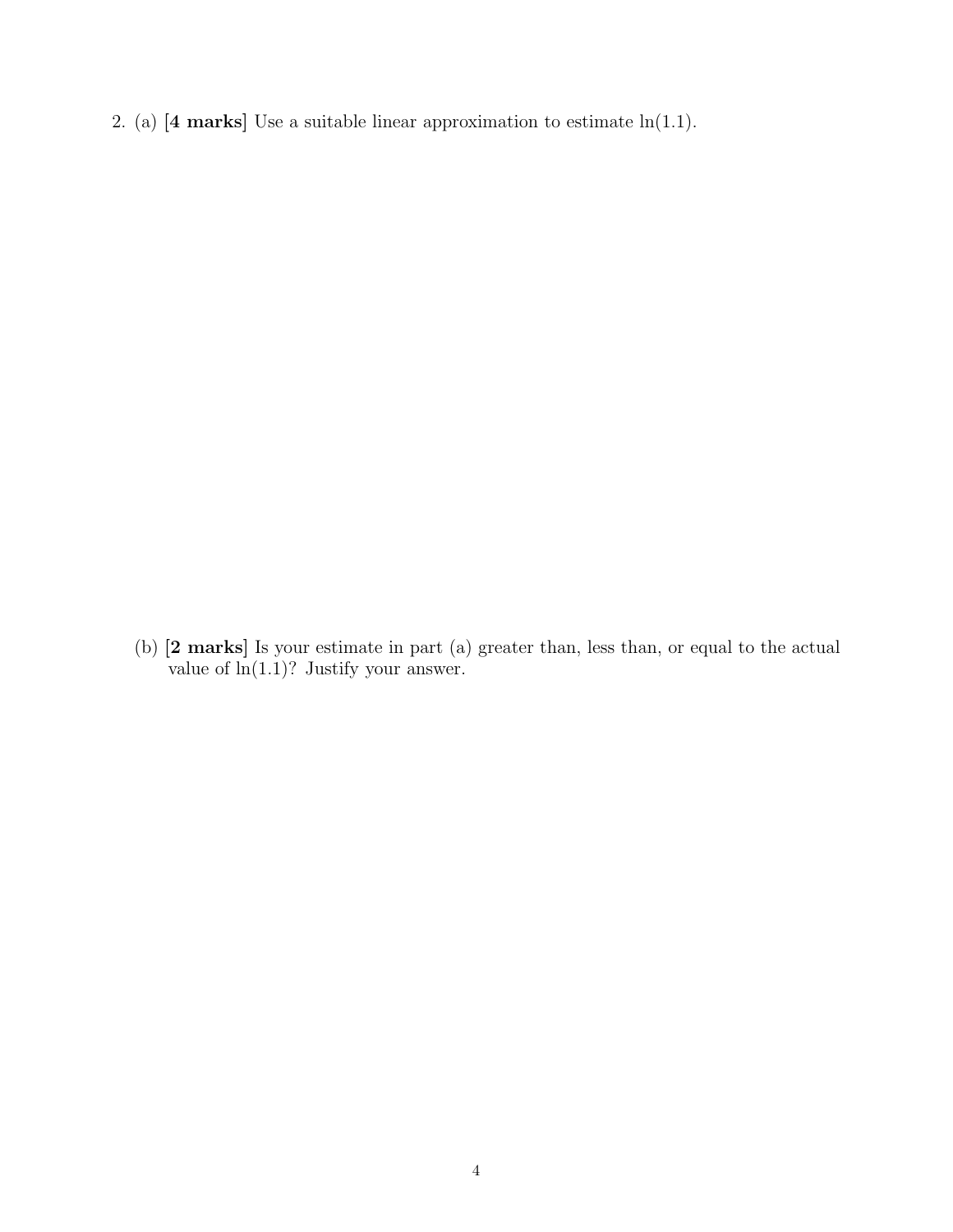3. (a) [3 marks] State either the Mean Value Theorem or Rolle's Theorem.

(b)  $[3 \text{ marks}]$  Consider a function f whose derivative is equal to 0 on the entire interval  $(-\infty,\infty)$ . Let  $x_1$  and  $x_2$  be two points on  $(-\infty,\infty)$ . Prove, using your answer in part (a), that

$$
f(x_2) - f(x_1) = 0.
$$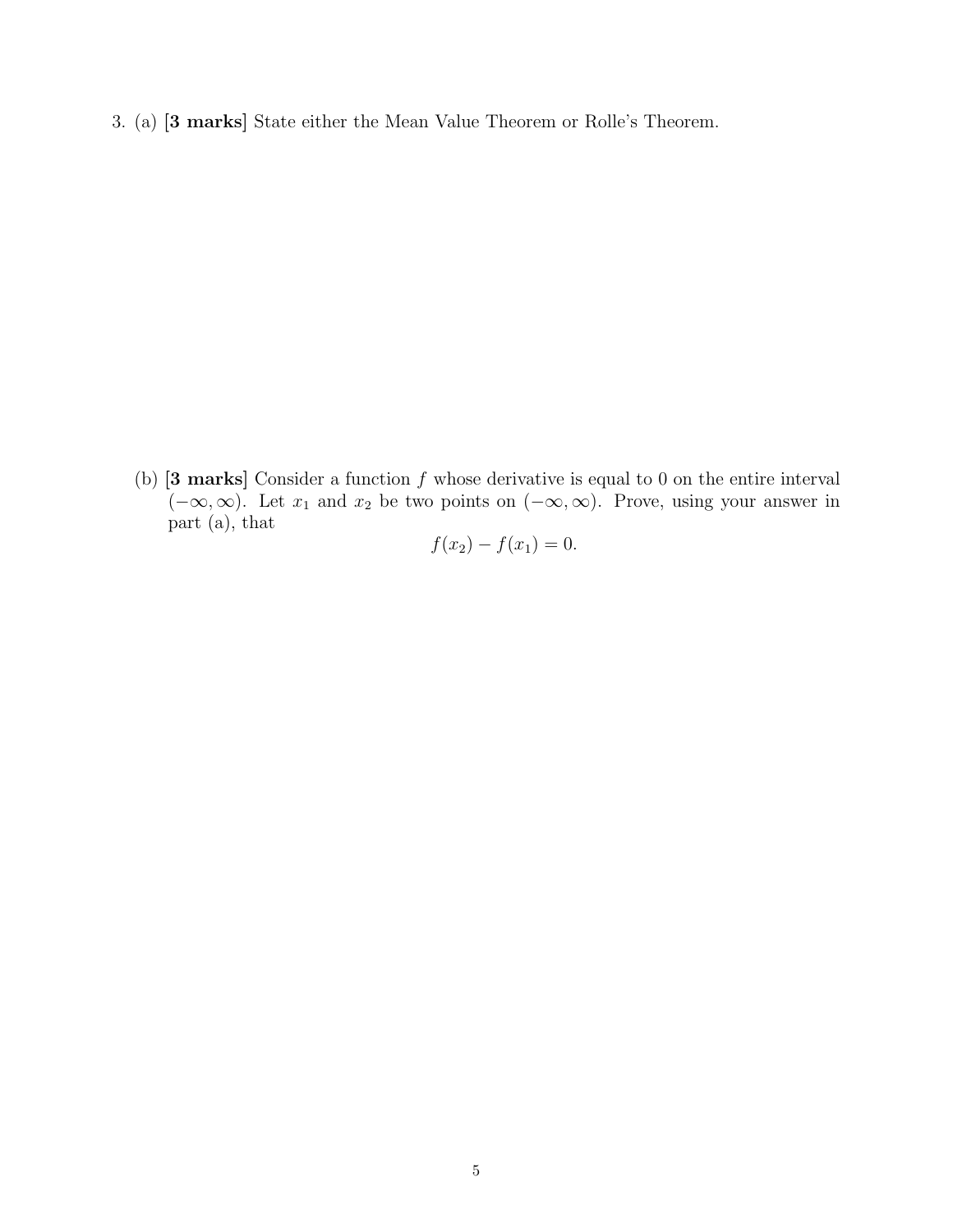- 4. **[6 marks]** Write down a piecewise algebraic expression for a function  $f$  satisfying all of the following criteria.
	- (a)  $f$  is defined on the interval  $[-1, 1]$ .
	- (b) f is discontinuous at  $x = 0$  and  $x = 1$ , and continuous everywhere else on [-1, 1].
	- (c) f has a global minimum at  $x = 0$ .
	- (d)  $f$  has no global or local maximum.

Make a large sketch of the graph of  $f$  as well.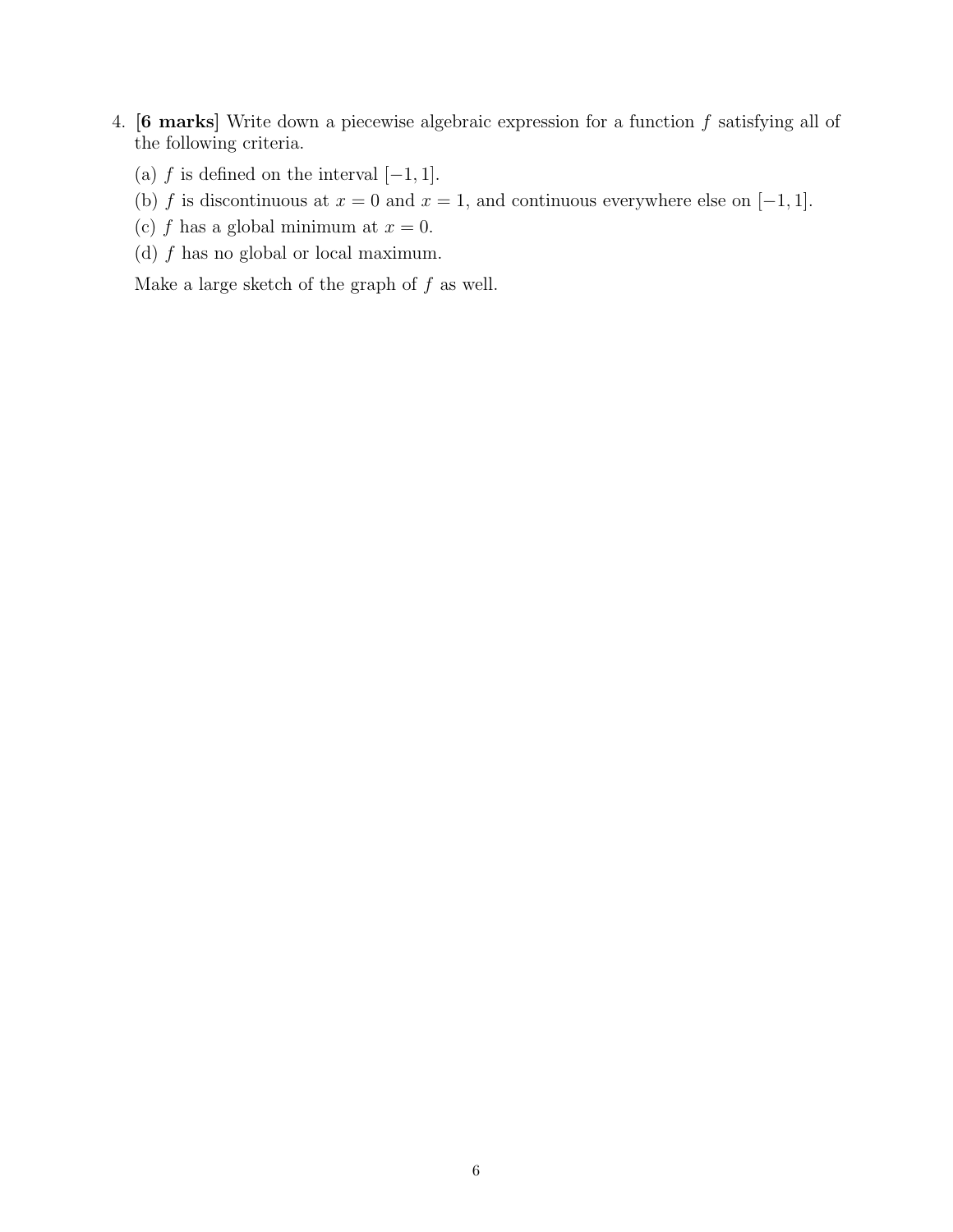- 5. Let  $f(x) = \frac{2x^2}{x}$  $\frac{2x}{x^2-1}.$ 
	- (a)  $\bm{[1\text{ mark}]}$  State the domain of  $f.$
	- (b)  $[1 \text{ mark}]$  Find all the x- and y-intercepts of f.

(c)  $[2 \text{ marks}]$  Find the horizontal asymptotes of  $f$ .

(d)  $[2 \text{ marks}]$  Find the vertical asymptotes of  $f$ .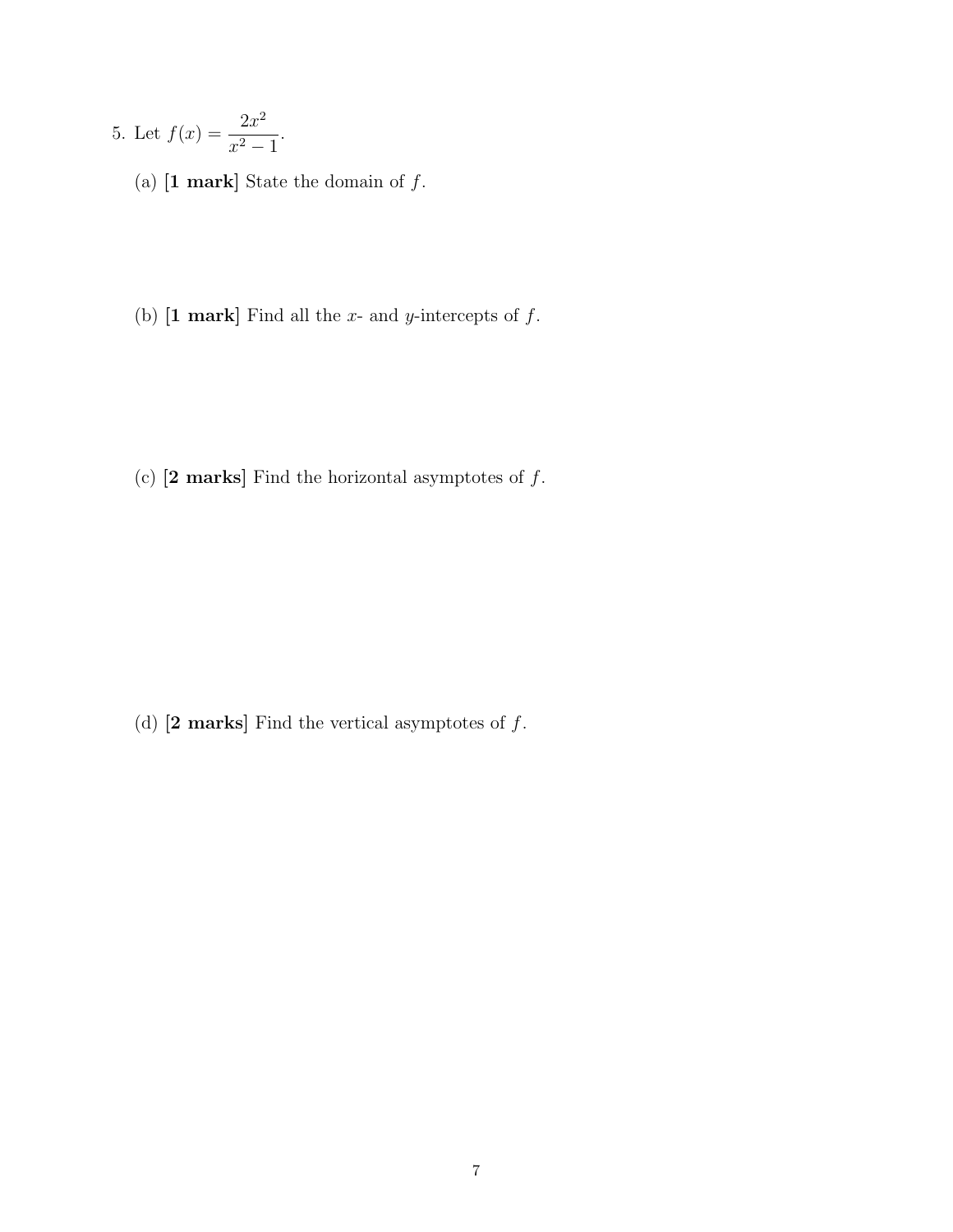(e)  $[4 \text{ marks}]$  Determine where f is increasing and where it is decreasing.

(f)  $[4 \text{ marks}]$  Determine where f is concave up and where it is concave down.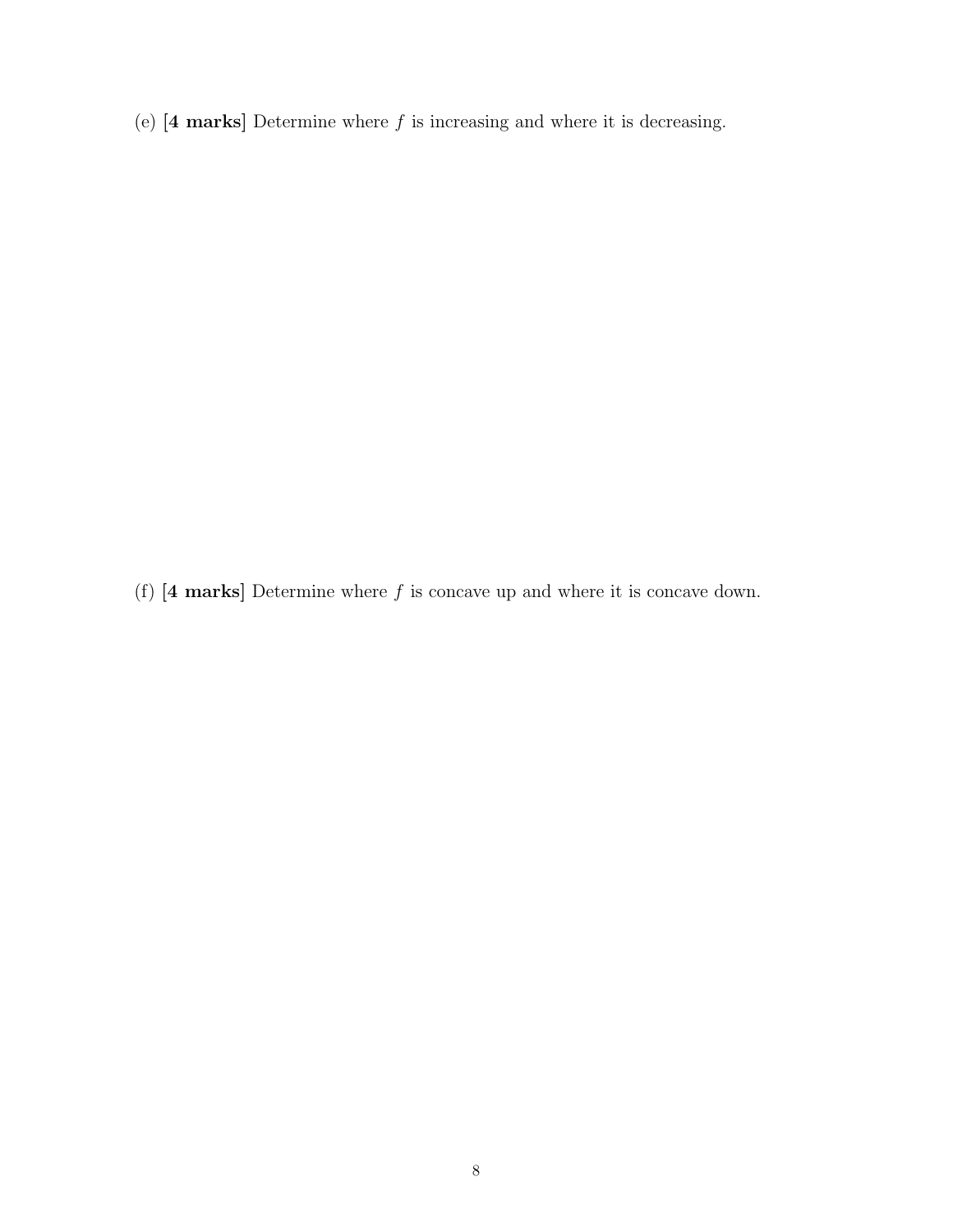(g)  $[4 \text{ marks}]$  Make a large sketch of the graph of f, indicating all you have found in the previous parts of the question.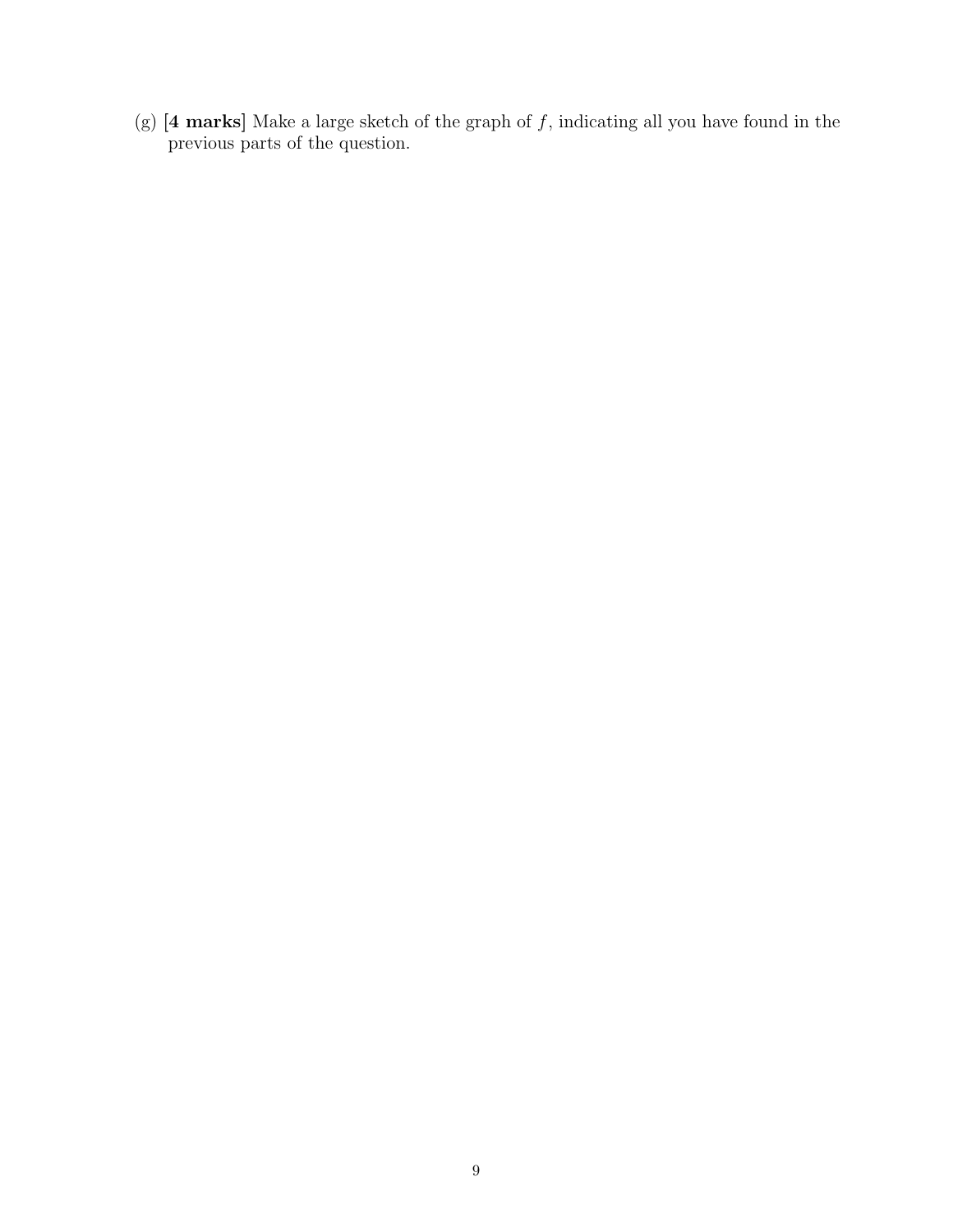6. In a fission nuclear weapon, a sphere of uranium-235 is compressed to a fraction of its size, forcing at least one atomic nucleus to split and release neutrons. These neutrons force other nuclei to release *their* neutrons, and so on. The result is that the number of neutrons grows exponentially.

Let  $P(t)$  be the number of neutrons t seconds after detonation. The number of neutrons satisfies the differential equation

$$
\frac{dP}{dt} = 10^8 P(t).
$$

(a)  $[2 \text{ marks}]$  Write down an exponential algebraic expression for  $P(t)$  which satisfies the differential equation given above.

(b)  $[4 \text{ marks}]$  According to your model in part  $(a)$ , how long does it take a given number of neutrons to double?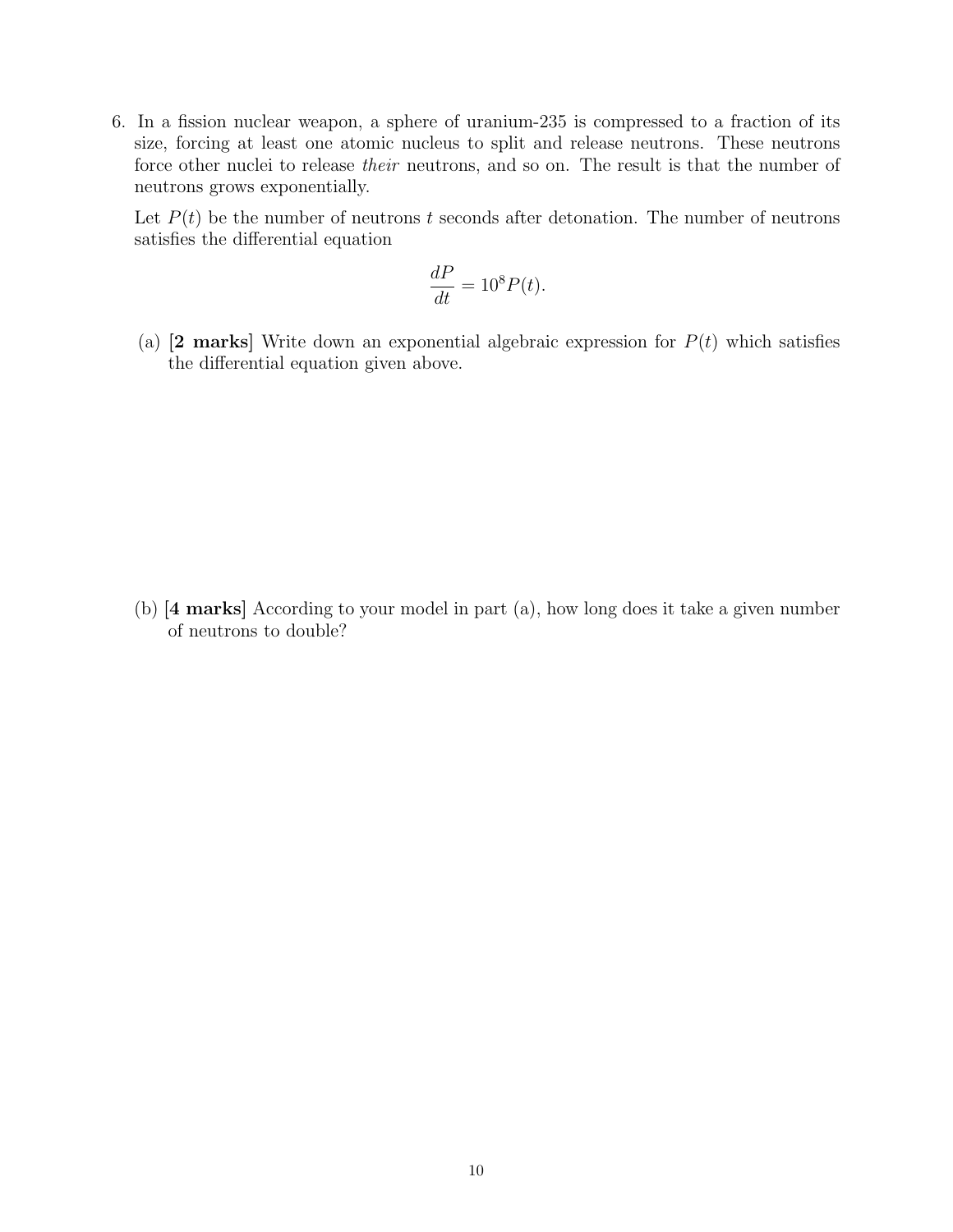7.  $[6$  marks] The strength of a wooden beam whose cross section is of width  $w$  and height  $h$  is given by the formula

$$
S = kwh^2,
$$

where  $k$  is a positive constant. Consider a 50 cm-diameter log, pictured below. What is the width and height of the strongest beam that can be cut from this log?

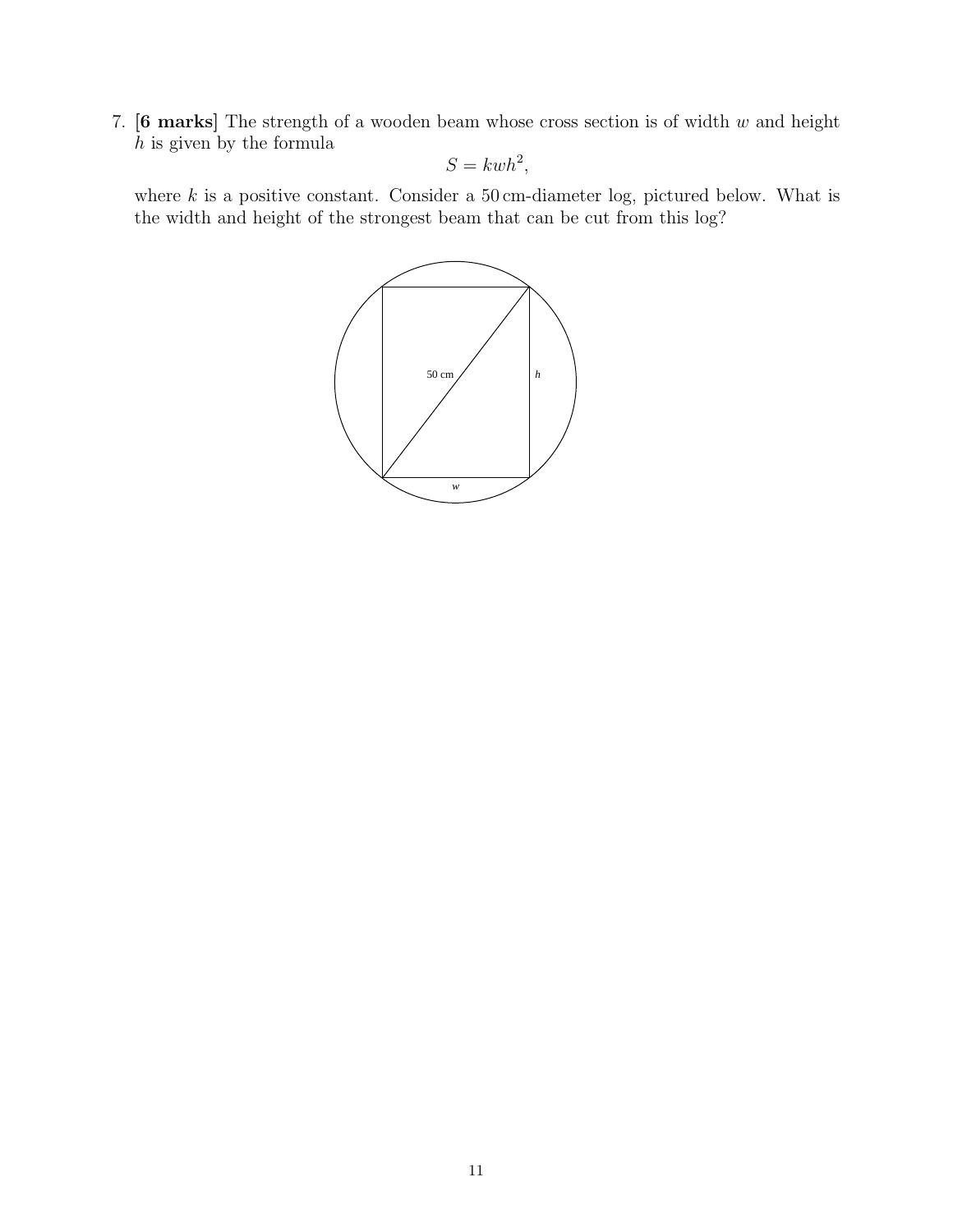8. [6 marks] Oceanographers on research ships use a device called a CTD probe to make underwater measurements at extreme depths. The probe drops vertically through the water at  $4 \text{ m/s}$ . Simultaneously, the research ship moves away from the drop site at 5 m/s. What is the rate of change of the distance between the probe and the ship 10 seconds after the probe is dropped?